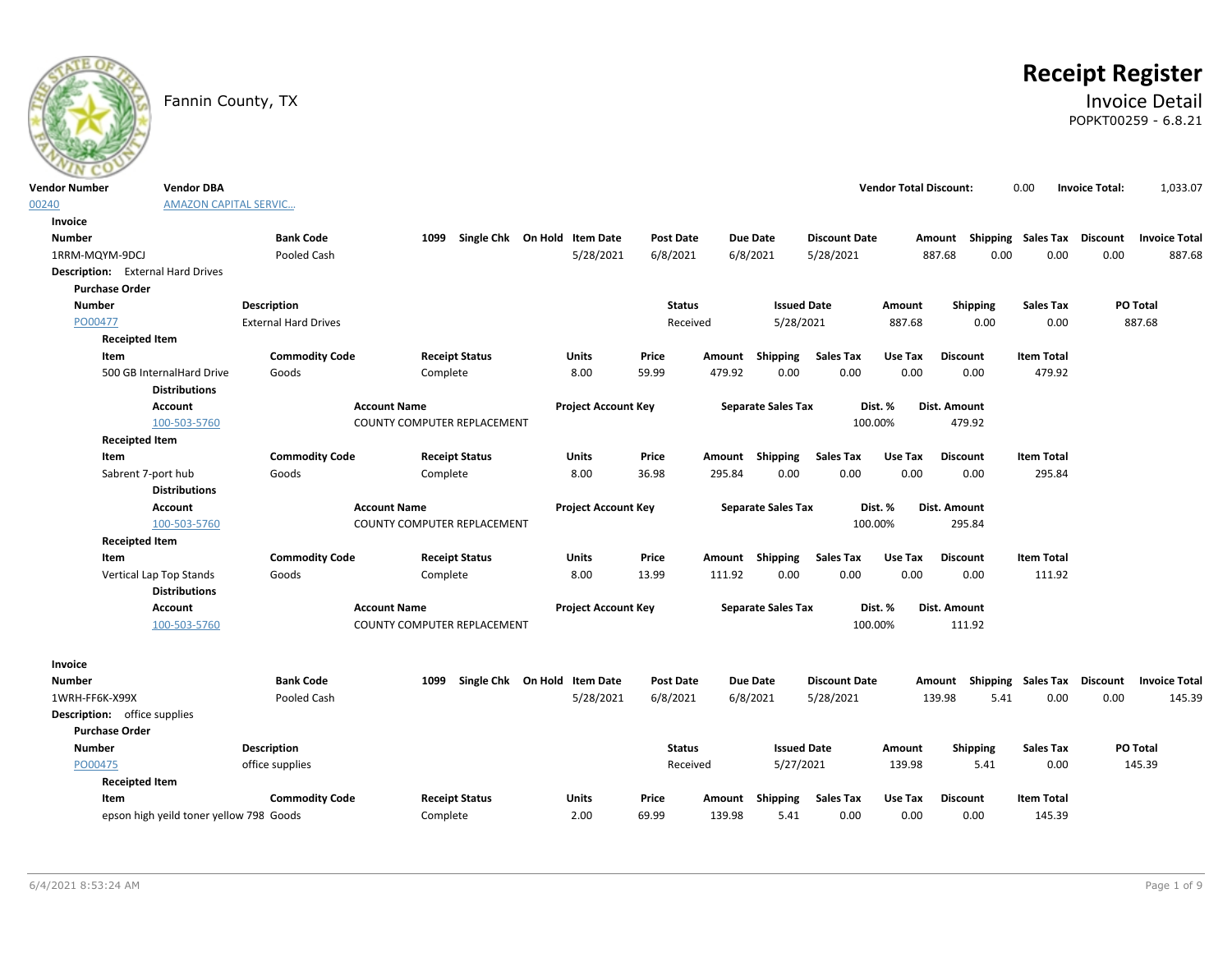|                                 | <b>Distributions</b>                                           |                       |                        |                       |                              |                  |                           |                           |                      |                               |                 |                                    |                       |                      |
|---------------------------------|----------------------------------------------------------------|-----------------------|------------------------|-----------------------|------------------------------|------------------|---------------------------|---------------------------|----------------------|-------------------------------|-----------------|------------------------------------|-----------------------|----------------------|
|                                 | <b>Account</b>                                                 |                       | <b>Account Name</b>    |                       | <b>Project Account Key</b>   |                  |                           | <b>Separate Sales Tax</b> |                      | Dist. %                       | Dist. Amount    |                                    |                       |                      |
|                                 | 100-455-3100                                                   |                       | <b>OFFICE SUPPLIES</b> |                       |                              |                  |                           |                           |                      | 100.00%                       | 145.39          |                                    |                       |                      |
|                                 |                                                                |                       |                        |                       |                              |                  |                           |                           |                      |                               |                 |                                    |                       |                      |
| <b>Vendor Number</b>            | <b>Vendor DBA</b>                                              |                       |                        |                       |                              |                  |                           |                           |                      | <b>Vendor Total Discount:</b> |                 | 0.00                               | <b>Invoice Total:</b> | 621.86               |
| 00281                           | <b>GT DISTRIBUTORS, INC</b>                                    |                       |                        |                       |                              |                  |                           |                           |                      |                               |                 |                                    |                       |                      |
| Invoice                         |                                                                |                       |                        |                       |                              |                  |                           |                           |                      |                               |                 |                                    |                       |                      |
| <b>Number</b>                   |                                                                | <b>Bank Code</b>      | 1099                   |                       | Single Chk On Hold Item Date | <b>Post Date</b> |                           | <b>Due Date</b>           | <b>Discount Date</b> |                               |                 | Amount Shipping Sales Tax          | Discount              | <b>Invoice Total</b> |
| INV0844921                      |                                                                | Pooled Cash           |                        |                       | 5/26/2021                    | 6/8/2021         |                           | 6/8/2021                  | 5/26/2021            |                               | 134.97          | 0.00<br>0.00                       | 0.00                  | 134.97               |
| Description: D. Johnson uniform |                                                                |                       |                        |                       |                              |                  |                           |                           |                      |                               |                 |                                    |                       |                      |
| <b>Purchase Order</b>           |                                                                |                       |                        |                       |                              |                  |                           |                           |                      |                               |                 |                                    |                       |                      |
| <b>Number</b>                   |                                                                | Description           |                        |                       |                              | <b>Status</b>    |                           | <b>Issued Date</b>        |                      | Amount                        | <b>Shipping</b> | <b>Sales Tax</b>                   | PO Total              |                      |
| PO00412                         |                                                                | D. Johnson uniform    |                        |                       |                              |                  | <b>Partially Received</b> | 4/8/2021                  |                      | 134.97                        | 0.00            | 0.00                               | 134.97                |                      |
| <b>Receipted Item</b>           |                                                                |                       |                        |                       |                              |                  |                           |                           |                      |                               |                 |                                    |                       |                      |
| Item                            |                                                                | <b>Commodity Code</b> |                        | <b>Receipt Status</b> | <b>Units</b>                 | Price            |                           | Amount Shipping           | Sales Tax            | Use Tax                       | <b>Discount</b> | <b>Item Total</b>                  |                       |                      |
|                                 | BLR-8362-45-L-R Blauer FlexRS ar Goods<br><b>Distributions</b> |                       |                        | Complete              | 3.00                         | 44.99            | 134.97                    | 0.00                      | 0.00                 | 0.00                          | 0.00            | 134.97                             |                       |                      |
|                                 | <b>Account</b>                                                 |                       | <b>Account Name</b>    |                       | <b>Project Account Key</b>   |                  |                           | <b>Separate Sales Tax</b> |                      | Dist. %                       | Dist. Amount    |                                    |                       |                      |
|                                 | 100-560-3950                                                   |                       | UNIFORMS/OTHER         |                       |                              |                  |                           |                           |                      | 100.00%                       | 134.97          |                                    |                       |                      |
|                                 |                                                                |                       |                        |                       |                              |                  |                           |                           |                      |                               |                 |                                    |                       |                      |
| Invoice                         |                                                                |                       |                        |                       |                              |                  |                           |                           |                      |                               |                 |                                    |                       |                      |
| <b>Number</b>                   |                                                                | <b>Bank Code</b>      | 1099                   |                       | Single Chk On Hold Item Date | <b>Post Date</b> |                           | <b>Due Date</b>           | <b>Discount Date</b> |                               |                 | Amount Shipping Sales Tax Discount |                       | <b>Invoice Total</b> |
| INV0844931                      |                                                                | Pooled Cash           |                        |                       | 5/26/2021                    | 6/8/2021         |                           | 6/8/2021                  | 5/26/2021            |                               | 486.89          | 0.00<br>0.00                       | 0.00                  | 486.89               |
| Description: Uniforms           |                                                                |                       |                        |                       |                              |                  |                           |                           |                      |                               |                 |                                    |                       |                      |
| <b>Purchase Order</b>           |                                                                |                       |                        |                       |                              |                  |                           |                           |                      |                               |                 |                                    |                       |                      |
| <b>Number</b>                   |                                                                | <b>Description</b>    |                        |                       |                              | <b>Status</b>    |                           | <b>Issued Date</b>        |                      | Amount                        | <b>Shipping</b> | <b>Sales Tax</b>                   | <b>PO Total</b>       |                      |
| PO00357                         |                                                                | Uniforms              |                        |                       |                              |                  | <b>Partially Received</b> | 3/16/2021                 |                      | 486.89                        | 0.00            | 0.00                               | 486.89                |                      |
| <b>Receipted Item</b>           |                                                                |                       |                        |                       |                              |                  |                           |                           |                      |                               |                 |                                    |                       |                      |
| Item                            |                                                                | <b>Commodity Code</b> |                        | <b>Receipt Status</b> | <b>Units</b>                 | Price            |                           | Amount Shipping           | <b>Sales Tax</b>     | Use Tax                       | <b>Discount</b> | <b>Item Total</b>                  |                       |                      |
|                                 | ELB-UVS113-MR Elbeco L/S Shirt : Goods<br><b>Distributions</b> |                       |                        | Complete              | 2.00                         | 41.99            | 83.98                     | 0.00                      | 0.00                 | 0.00                          | 0.00            | 83.98                              |                       |                      |
|                                 | <b>Account</b>                                                 |                       | <b>Account Name</b>    |                       | <b>Project Account Key</b>   |                  |                           | <b>Separate Sales Tax</b> |                      | Dist. %                       | Dist. Amount    |                                    |                       |                      |
|                                 | 100-560-3950                                                   |                       | UNIFORMS/OTHER         |                       |                              |                  |                           |                           |                      | 100.00%                       | 83.98           |                                    |                       |                      |
| <b>Receipted Item</b>           |                                                                |                       |                        |                       |                              |                  |                           |                           |                      |                               |                 |                                    |                       |                      |
| Item                            |                                                                | <b>Commodity Code</b> |                        | <b>Receipt Status</b> | Units                        | Price            |                           | Amount Shipping           | Sales Tax            | Use Tax                       | <b>Discount</b> | <b>Item Total</b>                  |                       |                      |
|                                 | ELB-UVS113-XLLElbeco-Underves Goods                            |                       |                        | Complete              | 2.00                         | 40.99            | 81.98                     | 0.00                      | 0.00                 | 0.00                          | 0.00            | 81.98                              |                       |                      |
|                                 | <b>Distributions</b>                                           |                       |                        |                       |                              |                  |                           |                           |                      |                               |                 |                                    |                       |                      |
|                                 | <b>Account</b>                                                 |                       | <b>Account Name</b>    |                       | <b>Project Account Key</b>   |                  |                           | <b>Separate Sales Tax</b> |                      | Dist. %                       | Dist. Amount    |                                    |                       |                      |
|                                 | 100-560-3950                                                   |                       | UNIFORMS/OTHER         |                       |                              |                  |                           |                           |                      | 100.00%                       | 81.98           |                                    |                       |                      |
| <b>Receipted Item</b>           |                                                                |                       |                        |                       |                              |                  |                           |                           |                      |                               |                 |                                    |                       |                      |
| Item                            |                                                                | <b>Commodity Code</b> |                        | <b>Receipt Status</b> | <b>Units</b>                 | Price            |                           | Amount Shipping           | Sales Tax            | Use Tax                       | <b>Discount</b> | <b>Item Total</b>                  |                       |                      |
|                                 | ELB-UVS114-2XLEIbeco Under Ve: Goods                           |                       |                        | Complete              | 2.00                         | 37.99            | 75.98                     | 0.00                      | 0.00                 | 0.00                          | 0.00            | 75.98                              |                       |                      |
|                                 | <b>Distributions</b>                                           |                       |                        |                       |                              |                  |                           |                           |                      |                               |                 |                                    |                       |                      |
|                                 | <b>Account</b>                                                 |                       | <b>Account Name</b>    |                       | <b>Project Account Key</b>   |                  |                           | <b>Separate Sales Tax</b> |                      | Dist. %                       | Dist. Amount    |                                    |                       |                      |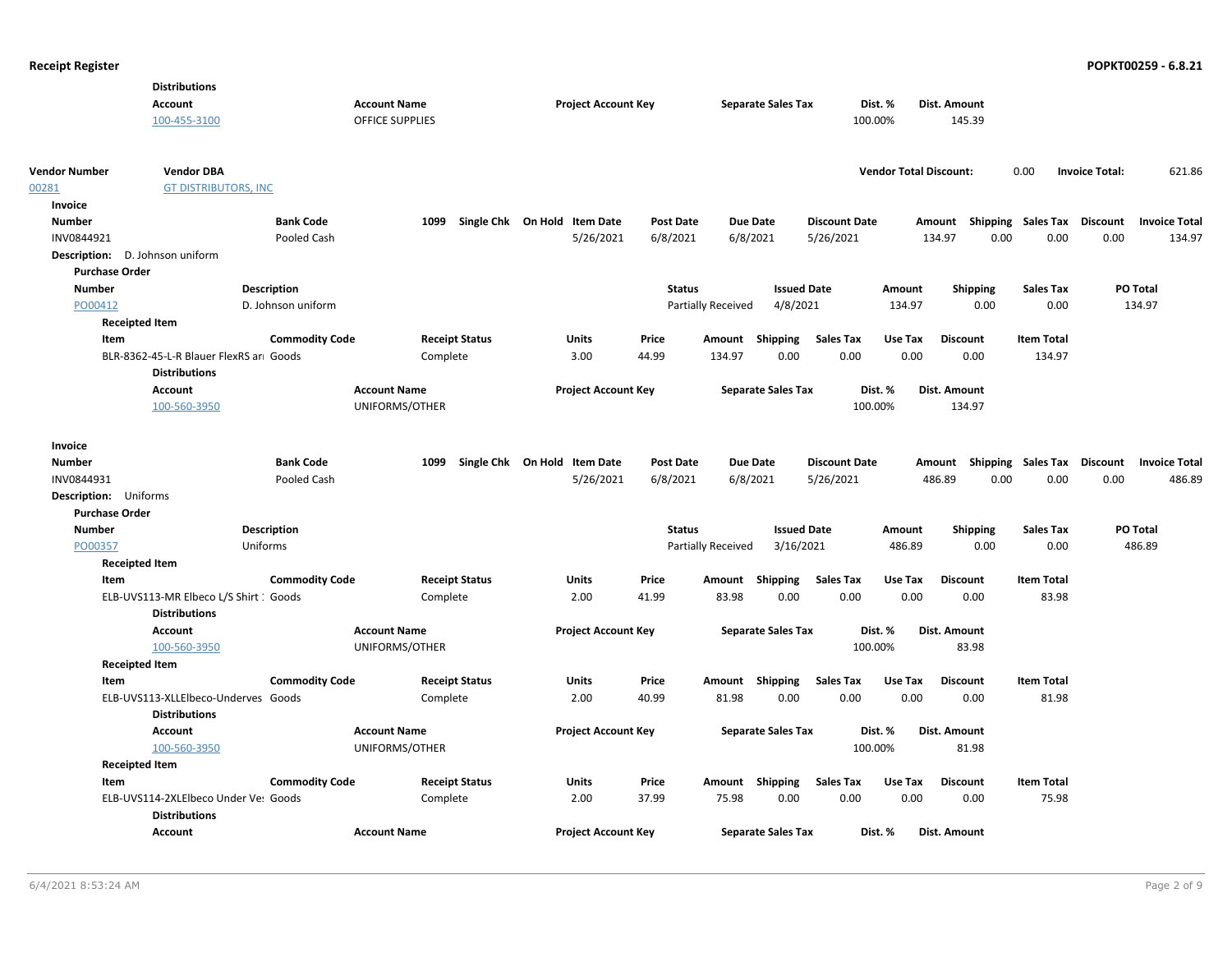| <b>Receipt Register</b>             |                                       |                       |                        |                       |                                   |                  |       |                           |                      |                               |                     |                                    |                       | POPKT00259 - 6.8.21  |
|-------------------------------------|---------------------------------------|-----------------------|------------------------|-----------------------|-----------------------------------|------------------|-------|---------------------------|----------------------|-------------------------------|---------------------|------------------------------------|-----------------------|----------------------|
|                                     | 100-560-3950                          |                       | UNIFORMS/OTHER         |                       |                                   |                  |       |                           |                      | 100.00%                       | 75.98               |                                    |                       |                      |
| <b>Receipted Item</b>               |                                       |                       |                        |                       |                                   |                  |       |                           |                      |                               |                     |                                    |                       |                      |
| Item                                |                                       | <b>Commodity Code</b> |                        | <b>Receipt Status</b> | <b>Units</b>                      | Price            |       | Amount Shipping           | <b>Sales Tax</b>     | Use Tax                       | <b>Discount</b>     | <b>Item Total</b>                  |                       |                      |
|                                     | ELB-UVS114-M Elbeco Under Vest Goods  |                       |                        | Complete              | 2.00                              | 38.99            | 77.98 | 0.00                      | 0.00                 | 0.00                          | 0.00                | 77.98                              |                       |                      |
|                                     | <b>Distributions</b>                  |                       |                        |                       |                                   |                  |       |                           |                      |                               |                     |                                    |                       |                      |
|                                     | <b>Account</b>                        |                       | <b>Account Name</b>    |                       | <b>Project Account Key</b>        |                  |       | <b>Separate Sales Tax</b> |                      | Dist. %                       | Dist. Amount        |                                    |                       |                      |
|                                     | 100-560-3950                          |                       | UNIFORMS/OTHER         |                       |                                   |                  |       |                           |                      | 100.00%                       | 77.98               |                                    |                       |                      |
| <b>Receipted Item</b>               |                                       |                       |                        |                       |                                   |                  |       |                           |                      |                               |                     |                                    |                       |                      |
| Item                                |                                       | <b>Commodity Code</b> |                        | <b>Receipt Status</b> | <b>Units</b>                      | Price            |       | Amount Shipping           | Sales Tax            | Use Tax                       | <b>Discount</b>     | <b>Item Total</b>                  |                       |                      |
|                                     | ELB-UVS114-XL Elbeco Under Ves Goods  |                       |                        | Complete              | 2.00                              | 38.99            | 77.98 | 0.00                      | 0.00                 | 0.00                          | 0.00                | 77.98                              |                       |                      |
|                                     | <b>Distributions</b>                  |                       |                        |                       |                                   |                  |       |                           |                      |                               |                     |                                    |                       |                      |
|                                     | Account                               |                       | <b>Account Name</b>    |                       | <b>Project Account Key</b>        |                  |       | <b>Separate Sales Tax</b> |                      | Dist. %                       | Dist. Amount        |                                    |                       |                      |
|                                     | 100-560-3950                          |                       | UNIFORMS/OTHER         |                       |                                   |                  |       |                           |                      | 100.00%                       | 77.98               |                                    |                       |                      |
| <b>Receipted Item</b>               |                                       |                       |                        |                       |                                   |                  |       |                           |                      |                               |                     |                                    |                       |                      |
| Item                                |                                       | <b>Commodity Code</b> |                        | <b>Receipt Status</b> | Units                             | Price            |       | Amount Shipping           | <b>Sales Tax</b>     | Use Tax                       | <b>Discount</b>     | <b>Item Total</b>                  |                       |                      |
|                                     | ELB-V3112B-2XLL ElbecoBodyShie Goods  |                       |                        | Complete              | 1.00                              | 88.99            | 88.99 | 0.00                      | 0.00                 | 0.00                          | 0.00                | 88.99                              |                       |                      |
|                                     | <b>Distributions</b>                  |                       |                        |                       |                                   |                  |       |                           |                      |                               |                     |                                    |                       |                      |
|                                     | <b>Account</b>                        |                       | <b>Account Name</b>    |                       | <b>Project Account Key</b>        |                  |       | <b>Separate Sales Tax</b> |                      | Dist. %                       | Dist. Amount        |                                    |                       |                      |
|                                     | 100-560-3950                          |                       | UNIFORMS/OTHER         |                       |                                   |                  |       |                           |                      | 100.00%                       | 88.99               |                                    |                       |                      |
| <b>Vendor Number</b>                | <b>Vendor DBA</b>                     |                       |                        |                       |                                   |                  |       |                           |                      | <b>Vendor Total Discount:</b> |                     | 0.00                               | <b>Invoice Total:</b> | 207.66               |
| 00216                               | <b>OFFICE DEPOT</b>                   |                       |                        |                       |                                   |                  |       |                           |                      |                               |                     |                                    |                       |                      |
| Invoice                             |                                       |                       |                        |                       |                                   |                  |       |                           |                      |                               |                     |                                    |                       |                      |
| <b>Number</b>                       |                                       | <b>Bank Code</b>      |                        |                       | 1099 Single Chk On Hold Item Date | <b>Post Date</b> |       | <b>Due Date</b>           | <b>Discount Date</b> |                               |                     | Amount Shipping Sales Tax Discount |                       | <b>Invoice Total</b> |
| 174394938001                        |                                       | Pooled Cash           |                        |                       | 5/26/2021                         | 6/8/2021         |       | 6/8/2021                  | 5/26/2021            |                               | 57.85               | 0.00<br>0.00                       | 0.00                  | 57.85                |
| <b>Description:</b> Office Supplies |                                       |                       |                        |                       |                                   |                  |       |                           |                      |                               |                     |                                    |                       |                      |
| <b>Purchase Order</b>               |                                       |                       |                        |                       |                                   |                  |       |                           |                      |                               |                     |                                    |                       |                      |
| <b>Number</b>                       |                                       | <b>Description</b>    |                        |                       |                                   | <b>Status</b>    |       | <b>Issued Date</b>        |                      | Amount                        | <b>Shipping</b>     | <b>Sales Tax</b>                   |                       | PO Total             |
| PO00472                             |                                       | Office Supplies       |                        |                       |                                   | Received         |       | 5/25/2021                 |                      | 57.85                         | 0.00                | 0.00                               |                       | 57.85                |
| <b>Receipted Item</b>               |                                       |                       |                        |                       |                                   |                  |       |                           |                      |                               |                     |                                    |                       |                      |
| Item                                |                                       | <b>Commodity Code</b> |                        | <b>Receipt Status</b> | <b>Units</b>                      | Price            |       | Amount Shipping           | <b>Sales Tax</b>     | Use Tax                       | <b>Discount</b>     | <b>Item Total</b>                  |                       |                      |
|                                     | item 679428 security window env Goods |                       |                        | Complete              | 3.00                              | 16.67            | 50.01 | 0.00                      | 0.00                 | 0.00                          | 0.00                | 50.01                              |                       |                      |
|                                     | <b>Distributions</b>                  |                       |                        |                       |                                   |                  |       |                           |                      |                               |                     |                                    |                       |                      |
|                                     | Account                               |                       | <b>Account Name</b>    |                       | <b>Project Account Key</b>        |                  |       | <b>Separate Sales Tax</b> |                      | Dist. %                       | Dist. Amount        |                                    |                       |                      |
|                                     | 100-410-3100                          |                       | <b>OFFICE SUPPLIES</b> |                       |                                   |                  |       |                           |                      | 100.00%                       | 50.01               |                                    |                       |                      |
| <b>Receipted Item</b>               |                                       |                       |                        |                       |                                   |                  |       |                           |                      |                               |                     |                                    |                       |                      |
| Item                                |                                       | <b>Commodity Code</b> |                        | <b>Receipt Status</b> | Units                             | Price            |       | Amount Shipping           | <b>Sales Tax</b>     | Use Tax                       | <b>Discount</b>     | <b>Item Total</b>                  |                       |                      |
|                                     | Item number 612011 address labi Goods |                       |                        | Complete              | 1.00                              | 7.84             | 7.84  | 0.00                      | 0.00                 | 0.00                          | 0.00                | 7.84                               |                       |                      |
|                                     | <b>Distributions</b>                  |                       |                        |                       |                                   |                  |       |                           |                      |                               |                     |                                    |                       |                      |
|                                     | <b>Account</b>                        |                       | <b>Account Name</b>    |                       | <b>Project Account Key</b>        |                  |       | <b>Separate Sales Tax</b> |                      | Dist. %                       | <b>Dist. Amount</b> |                                    |                       |                      |
|                                     | 100-410-3100                          |                       | <b>OFFICE SUPPLIES</b> |                       |                                   |                  |       |                           |                      | 100.00%                       | 7.84                |                                    |                       |                      |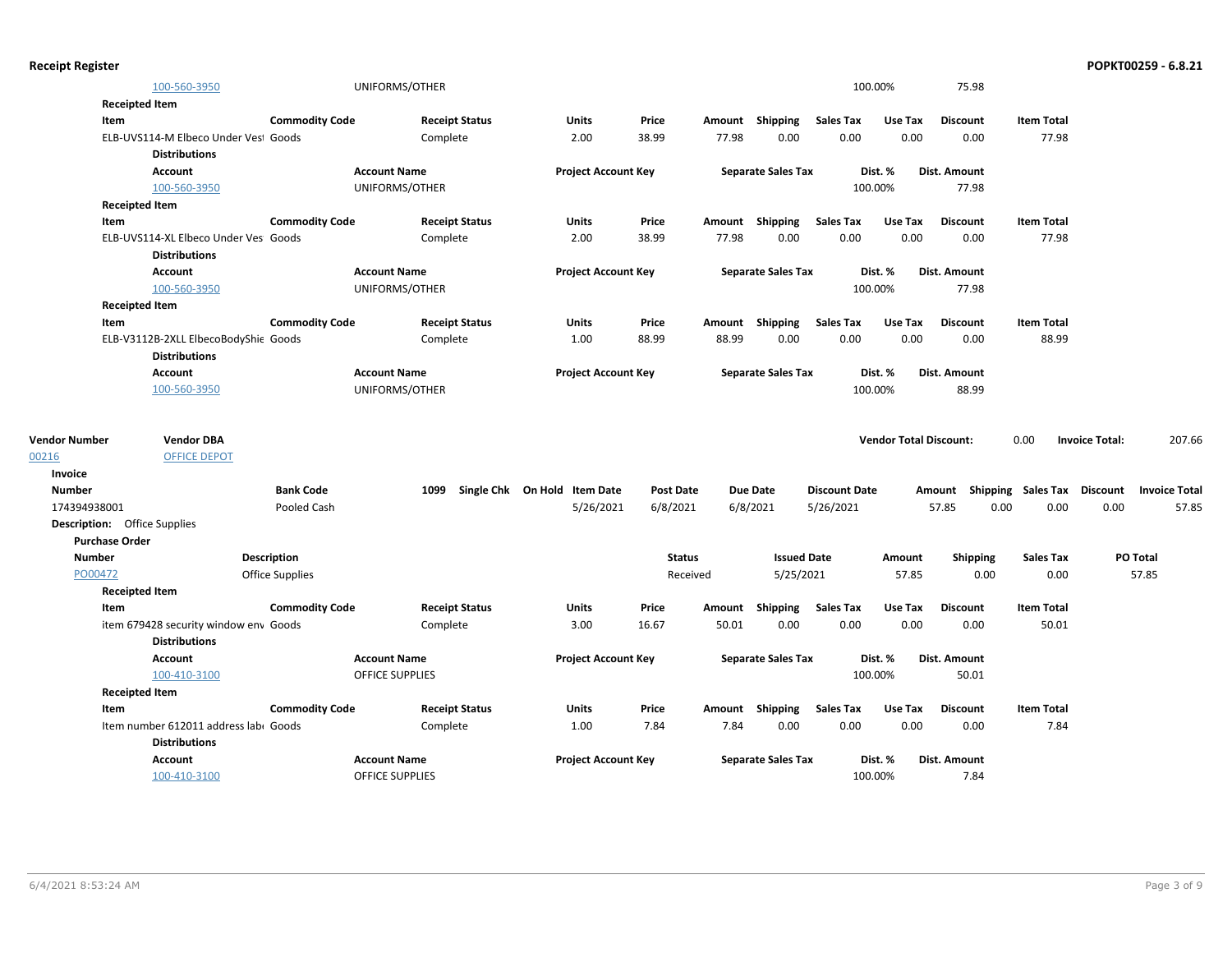| Invoice                           |                                                                 |                       |                               |                              |                  |        |                           |                      |         |                 |                             |                      |
|-----------------------------------|-----------------------------------------------------------------|-----------------------|-------------------------------|------------------------------|------------------|--------|---------------------------|----------------------|---------|-----------------|-----------------------------|----------------------|
| <b>Number</b>                     |                                                                 | <b>Bank Code</b>      | 1099                          | Single Chk On Hold Item Date | <b>Post Date</b> |        | <b>Due Date</b>           | <b>Discount Date</b> |         | Amount          | Shipping Sales Tax Discount | <b>Invoice Total</b> |
| 175124153001                      |                                                                 | Pooled Cash           |                               | 5/24/2021                    | 6/8/2021         |        | 6/8/2021                  | 5/24/2021            |         | 0.00<br>119.92  | 0.00                        | 0.00<br>119.92       |
| <b>Description:</b> Jury supplies |                                                                 |                       |                               |                              |                  |        |                           |                      |         |                 |                             |                      |
| <b>Purchase Order</b>             |                                                                 |                       |                               |                              |                  |        |                           |                      |         |                 |                             |                      |
| <b>Number</b>                     |                                                                 | Description           |                               |                              | <b>Status</b>    |        | <b>Issued Date</b>        |                      | Amount  | Shipping        | <b>Sales Tax</b>            | PO Total             |
| PO00469                           |                                                                 | office supplies       |                               |                              | Received         |        | 5/19/2021                 |                      | 61.08   | 0.00            | 0.00                        | 61.08                |
| <b>Receipted Item</b>             |                                                                 |                       |                               |                              |                  |        |                           |                      |         |                 |                             |                      |
| Item                              |                                                                 | <b>Commodity Code</b> | <b>Receipt Status</b>         | Units                        | Price            | Amount | Shipping                  | <b>Sales Tax</b>     | Use Tax | <b>Discount</b> | <b>Item Total</b>           |                      |
|                                   | #203349 Sharpies Fine Point Blacl Goods<br><b>Distributions</b> |                       | Complete                      | 1.00                         | 7.84             | 7.84   | 0.00                      | 0.00                 | 0.00    | 0.00            | 7.84                        |                      |
|                                   | <b>Account</b>                                                  |                       | <b>Account Name</b>           | <b>Project Account Key</b>   |                  |        | <b>Separate Sales Tax</b> |                      | Dist. % | Dist. Amount    |                             |                      |
|                                   | 100-450-3100                                                    |                       | <b>OFFICE SUPPLIES</b>        |                              |                  |        |                           |                      | 100.00% | 7.84            |                             |                      |
| <b>Receipted Item</b>             |                                                                 |                       |                               |                              |                  |        |                           |                      |         |                 |                             |                      |
| Item                              |                                                                 | <b>Commodity Code</b> | <b>Receipt Status</b>         | Units                        | Price            | Amount | Shipping                  | <b>Sales Tax</b>     | Use Tax | <b>Discount</b> | <b>Item Total</b>           |                      |
|                                   | #307944 Paper Mate Blue pens<br><b>Distributions</b>            | Goods                 | Complete                      | 1.00                         | 7.84             | 7.84   | 0.00                      | 0.00                 | 0.00    | 0.00            | 7.84                        |                      |
|                                   | <b>Account</b>                                                  |                       | <b>Account Name</b>           | <b>Project Account Key</b>   |                  |        | <b>Separate Sales Tax</b> |                      | Dist. % | Dist. Amount    |                             |                      |
|                                   | 100-450-3100                                                    |                       | <b>OFFICE SUPPLIES</b>        |                              |                  |        |                           |                      | 100.00% | 7.84            |                             |                      |
| <b>Receipted Item</b>             |                                                                 |                       |                               |                              |                  |        |                           |                      |         |                 |                             |                      |
| Item                              |                                                                 | <b>Commodity Code</b> | <b>Receipt Status</b>         | Units                        | Price            |        | Amount Shipping           | <b>Sales Tax</b>     | Use Tax | <b>Discount</b> | <b>Item Total</b>           |                      |
|                                   | #452913 Scotch Magic Tape                                       | Goods                 | Complete                      | 1.00                         | 15.98            | 15.98  | 0.00                      | 0.00                 | 0.00    | 0.00            | 15.98                       |                      |
|                                   | <b>Distributions</b>                                            |                       |                               |                              |                  |        |                           |                      |         |                 |                             |                      |
|                                   | <b>Account</b>                                                  |                       | <b>Account Name</b>           | <b>Project Account Key</b>   |                  |        | <b>Separate Sales Tax</b> |                      | Dist. % | Dist. Amount    |                             |                      |
|                                   | 100-450-3100                                                    |                       | <b>OFFICE SUPPLIES</b>        |                              |                  |        |                           |                      | 100.00% | 15.98           |                             |                      |
| <b>Receipted Item</b>             |                                                                 |                       |                               |                              |                  |        |                           |                      |         |                 |                             |                      |
| Item                              |                                                                 | <b>Commodity Code</b> | <b>Receipt Status</b>         | Units                        | Price            | Amount | Shipping                  | <b>Sales Tax</b>     | Use Tax | <b>Discount</b> | <b>Item Total</b>           |                      |
| #633984                           |                                                                 | Goods                 | Complete                      | 2.00                         | 14.71            | 29.42  | 0.00                      | 0.00                 | 0.00    | 0.00            | 29.42                       |                      |
|                                   | <b>Distributions</b>                                            |                       |                               |                              |                  |        |                           |                      |         |                 |                             |                      |
|                                   | <b>Account</b>                                                  |                       | <b>Account Name</b>           | <b>Project Account Key</b>   |                  |        | <b>Separate Sales Tax</b> |                      | Dist. % | Dist. Amount    |                             |                      |
|                                   | 100-450-3100                                                    |                       | <b>OFFICE SUPPLIES</b>        |                              |                  |        |                           |                      | 100.00% | 29.42           |                             |                      |
| <b>Purchase Order</b>             |                                                                 |                       |                               |                              |                  |        |                           |                      |         |                 |                             |                      |
| <b>Number</b>                     |                                                                 | Description           |                               |                              | <b>Status</b>    |        | <b>Issued Date</b>        |                      | Amount  | <b>Shipping</b> | <b>Sales Tax</b>            | PO Total             |
| PO00468                           |                                                                 | Jury supplies         |                               |                              | Received         |        | 5/19/2021                 |                      | 58.84   | 0.00            | 0.00                        | 58.84                |
| <b>Receipted Item</b>             |                                                                 |                       |                               |                              |                  |        |                           |                      |         |                 |                             |                      |
| Item                              |                                                                 | <b>Commodity Code</b> | <b>Receipt Status</b>         | <b>Units</b>                 | Price            | Amount | Shipping                  | <b>Sales Tax</b>     | Use Tax | <b>Discount</b> | <b>Item Total</b>           |                      |
| 633984 Jury envelopes             |                                                                 | Goods                 | Complete                      | 4.00                         | 14.71            | 58.84  | 0.00                      | 0.00                 | 0.00    | 0.00            | 58.84                       |                      |
|                                   | <b>Distributions</b>                                            |                       |                               |                              |                  |        |                           |                      |         |                 |                             |                      |
|                                   | <b>Account</b>                                                  |                       | <b>Account Name</b>           | <b>Project Account Key</b>   |                  |        | <b>Separate Sales Tax</b> |                      | Dist. % | Dist. Amount    |                             |                      |
|                                   | 100-435-3120                                                    |                       | <b>DISTRICT JURY SUPPLIES</b> |                              |                  |        |                           |                      | 100.00% | 58.84           |                             |                      |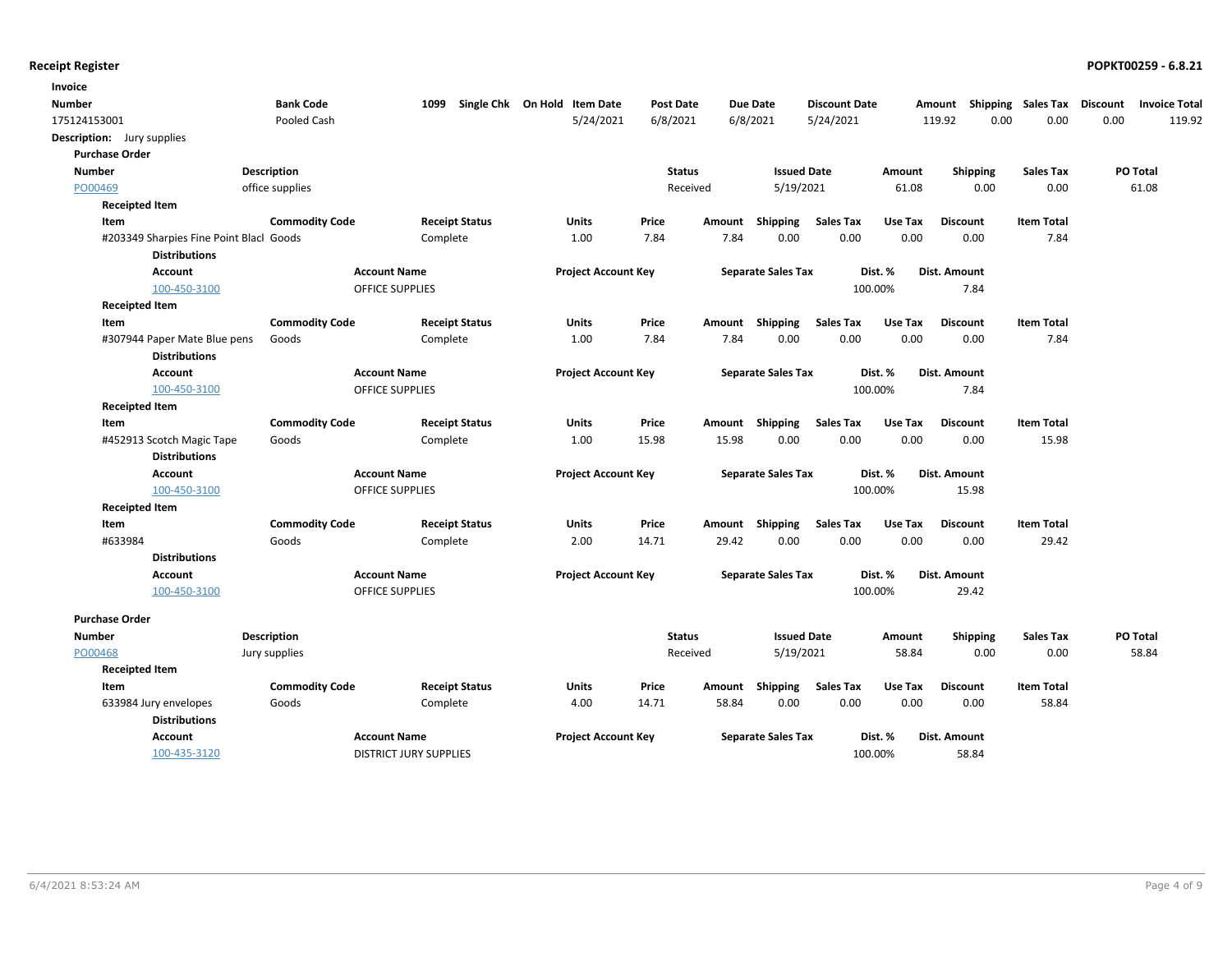| Invoice                                 |                                          |                                                    |                        |                       |                              |                            |                    |                           |                      |                               |                           |                           |                       |                      |
|-----------------------------------------|------------------------------------------|----------------------------------------------------|------------------------|-----------------------|------------------------------|----------------------------|--------------------|---------------------------|----------------------|-------------------------------|---------------------------|---------------------------|-----------------------|----------------------|
| <b>Number</b>                           |                                          | <b>Bank Code</b>                                   | 1099                   |                       | Single Chk On Hold Item Date |                            | <b>Post Date</b>   | Due Date                  | <b>Discount Date</b> | Amount                        |                           | <b>Shipping Sales Tax</b> | <b>Discount</b>       | <b>Invoice Total</b> |
| 175903544001                            |                                          | Pooled Cash                                        |                        |                       |                              | 5/28/2021                  | 6/8/2021           | 6/8/2021                  | 5/28/2021            | 29.89                         | 0.00                      | 0.00                      | 0.00                  | 29.89                |
| <b>Description:</b> Office Supplies     |                                          |                                                    |                        |                       |                              |                            |                    |                           |                      |                               |                           |                           |                       |                      |
| <b>Purchase Order</b>                   |                                          |                                                    |                        |                       |                              |                            |                    |                           |                      |                               |                           |                           |                       |                      |
| <b>Number</b>                           |                                          | <b>Description</b>                                 |                        |                       |                              |                            | <b>Status</b>      |                           | <b>Issued Date</b>   | Amount                        | <b>Shipping</b>           | <b>Sales Tax</b>          |                       | <b>PO Total</b>      |
| PO00476                                 |                                          | <b>Office Supplies</b>                             |                        |                       |                              |                            | Partially Received |                           | 5/26/2021            | 29.89                         | 0.00                      | 0.00                      |                       | 29.89                |
|                                         | <b>Receipted Item</b>                    |                                                    |                        |                       |                              |                            |                    |                           |                      |                               |                           |                           |                       |                      |
| Item                                    |                                          | <b>Commodity Code</b>                              |                        | <b>Receipt Status</b> | Units                        | Price                      | Amount             | Shipping                  | <b>Sales Tax</b>     | Use Tax                       | <b>Discount</b>           | <b>Item Total</b>         |                       |                      |
|                                         | Durable Address Card File - 500 C. Goods |                                                    | Complete               |                       | 1.00                         | 29.89                      |                    | 29.89<br>0.00             | 0.00                 | 0.00                          | 0.00                      | 29.89                     |                       |                      |
|                                         |                                          |                                                    |                        |                       | <b>Vendor Part Number:</b>   | 373680                     |                    |                           |                      |                               |                           |                           |                       |                      |
|                                         | <b>Distributions</b>                     |                                                    |                        |                       |                              |                            |                    |                           |                      |                               |                           |                           |                       |                      |
|                                         | <b>Account</b>                           |                                                    | <b>Account Name</b>    |                       |                              | <b>Project Account Key</b> |                    | <b>Separate Sales Tax</b> |                      | Dist. %<br>Dist. Amount       |                           |                           |                       |                      |
|                                         | 100-475-3100                             |                                                    | <b>OFFICE SUPPLIES</b> |                       |                              |                            |                    |                           | 100.00%              |                               | 29.89                     |                           |                       |                      |
|                                         |                                          |                                                    |                        |                       |                              |                            |                    |                           |                      |                               |                           |                           |                       |                      |
|                                         |                                          |                                                    |                        |                       |                              |                            |                    |                           |                      |                               |                           |                           |                       |                      |
| <b>Vendor Number</b>                    | <b>Vendor DBA</b>                        |                                                    |                        |                       |                              |                            |                    |                           |                      | <b>Vendor Total Discount:</b> |                           | 0.00                      | <b>Invoice Total:</b> | 240.96               |
| 00336                                   | <b>QUILL CORPORATION</b>                 |                                                    |                        |                       |                              |                            |                    |                           |                      |                               |                           |                           |                       |                      |
| Invoice                                 |                                          |                                                    |                        |                       |                              |                            |                    |                           |                      |                               |                           |                           |                       |                      |
| <b>Number</b>                           |                                          | <b>Bank Code</b>                                   | 1099                   |                       | Single Chk On Hold Item Date |                            | <b>Post Date</b>   | Due Date                  | <b>Discount Date</b> |                               | Amount Shipping Sales Tax |                           | Discount              | <b>Invoice Total</b> |
| 16933608                                |                                          | Pooled Cash                                        |                        |                       |                              | 5/21/2021                  | 6/8/2021           | 6/8/2021                  | 5/21/2021            | 240.96                        | 0.00                      | 0.00                      | 0.00                  | 240.96               |
| Description:                            |                                          | Seagate One Touch 1TB External Hard Drive 901-2438 |                        |                       |                              |                            |                    |                           |                      |                               |                           |                           |                       |                      |
| <b>Purchase Order</b>                   |                                          |                                                    |                        |                       |                              |                            |                    |                           |                      |                               |                           |                           |                       |                      |
| <b>Number</b>                           |                                          | <b>Description</b>                                 |                        |                       |                              |                            | <b>Status</b>      |                           | <b>Issued Date</b>   | Amount                        | <b>Shipping</b>           | <b>Sales Tax</b>          |                       | PO Total             |
| PO00471                                 |                                          | Seagate One Touch 1TB External Hard Drive 901-2438 |                        |                       |                              |                            | Received           |                           | 5/20/2021            | 240.96                        | 0.00                      | 0.00                      |                       | 240.96               |
|                                         | <b>Receipted Item</b>                    |                                                    |                        |                       |                              |                            |                    |                           |                      |                               |                           |                           |                       |                      |
| Item                                    |                                          | <b>Commodity Code</b>                              |                        | <b>Receipt Status</b> | Units                        | Price                      |                    | Amount Shipping           | <b>Sales Tax</b>     | Use Tax                       | <b>Discount</b>           | <b>Item Total</b>         |                       |                      |
|                                         | Seagate One Touch 1TB Externall Goods    |                                                    | Complete               |                       | 4.00                         | 60.24                      | 240.96             | 0.00                      | 0.00                 | 0.00                          | 0.00                      | 240.96                    |                       |                      |
|                                         |                                          |                                                    |                        |                       | <b>Vendor Part Number:</b>   | 901-24383776               |                    |                           |                      |                               |                           |                           |                       |                      |
|                                         | <b>Distributions</b>                     |                                                    |                        |                       |                              |                            |                    |                           |                      |                               |                           |                           |                       |                      |
|                                         | <b>Account</b>                           |                                                    | <b>Account Name</b>    |                       |                              | <b>Project Account Key</b> |                    | <b>Separate Sales Tax</b> |                      | Dist. %<br>Dist. Amount       |                           |                           |                       |                      |
|                                         | 100-495-3100                             |                                                    | <b>OFFICE SUPPLIES</b> |                       |                              |                            |                    |                           | 100.00%              |                               | 240.96                    |                           |                       |                      |
|                                         |                                          |                                                    |                        |                       |                              |                            |                    |                           |                      |                               |                           |                           |                       |                      |
|                                         |                                          |                                                    |                        |                       |                              |                            |                    |                           |                      |                               |                           |                           |                       |                      |
| <b>Vendor Number</b>                    | <b>Vendor DBA</b>                        |                                                    |                        |                       |                              |                            |                    |                           |                      | <b>Vendor Total Discount:</b> |                           | 0.00                      | <b>Invoice Total:</b> | 461.49               |
| 00478                                   | <b>REINERT PAPER &amp; CHEMI</b>         |                                                    |                        |                       |                              |                            |                    |                           |                      |                               |                           |                           |                       |                      |
| Invoice                                 |                                          |                                                    |                        |                       |                              |                            |                    |                           |                      |                               |                           |                           |                       |                      |
| <b>Number</b>                           |                                          | <b>Bank Code</b>                                   | 1099                   |                       | Single Chk On Hold Item Date |                            | <b>Post Date</b>   | Due Date                  | <b>Discount Date</b> | Amount                        |                           | Shipping Sales Tax        | Discount              | <b>Invoice Total</b> |
| 426202                                  |                                          | Pooled Cash                                        |                        |                       |                              | 5/26/2021                  | 6/8/2021           | 6/8/2021                  | 5/26/2021            | 374.84                        | 0.00                      | 0.00                      | 0.00                  | 374.84               |
| <b>Description:</b> Janitorial Supplies |                                          |                                                    |                        |                       |                              |                            |                    |                           |                      |                               |                           |                           |                       |                      |
| <b>Purchase Order</b>                   |                                          |                                                    |                        |                       |                              |                            |                    |                           |                      |                               |                           |                           |                       |                      |
| <b>Number</b>                           |                                          | <b>Description</b>                                 |                        |                       |                              |                            | <b>Status</b>      |                           | <b>Issued Date</b>   | Amount                        | <b>Shipping</b>           | <b>Sales Tax</b>          |                       | PO Total             |
| PO00485                                 |                                          | Janitorial Supplies                                |                        |                       |                              |                            | Received           |                           | 6/3/2021             | 86.92                         | 0.00                      | 0.00                      |                       | 86.92                |
|                                         |                                          |                                                    |                        |                       |                              |                            |                    |                           |                      |                               |                           |                           |                       |                      |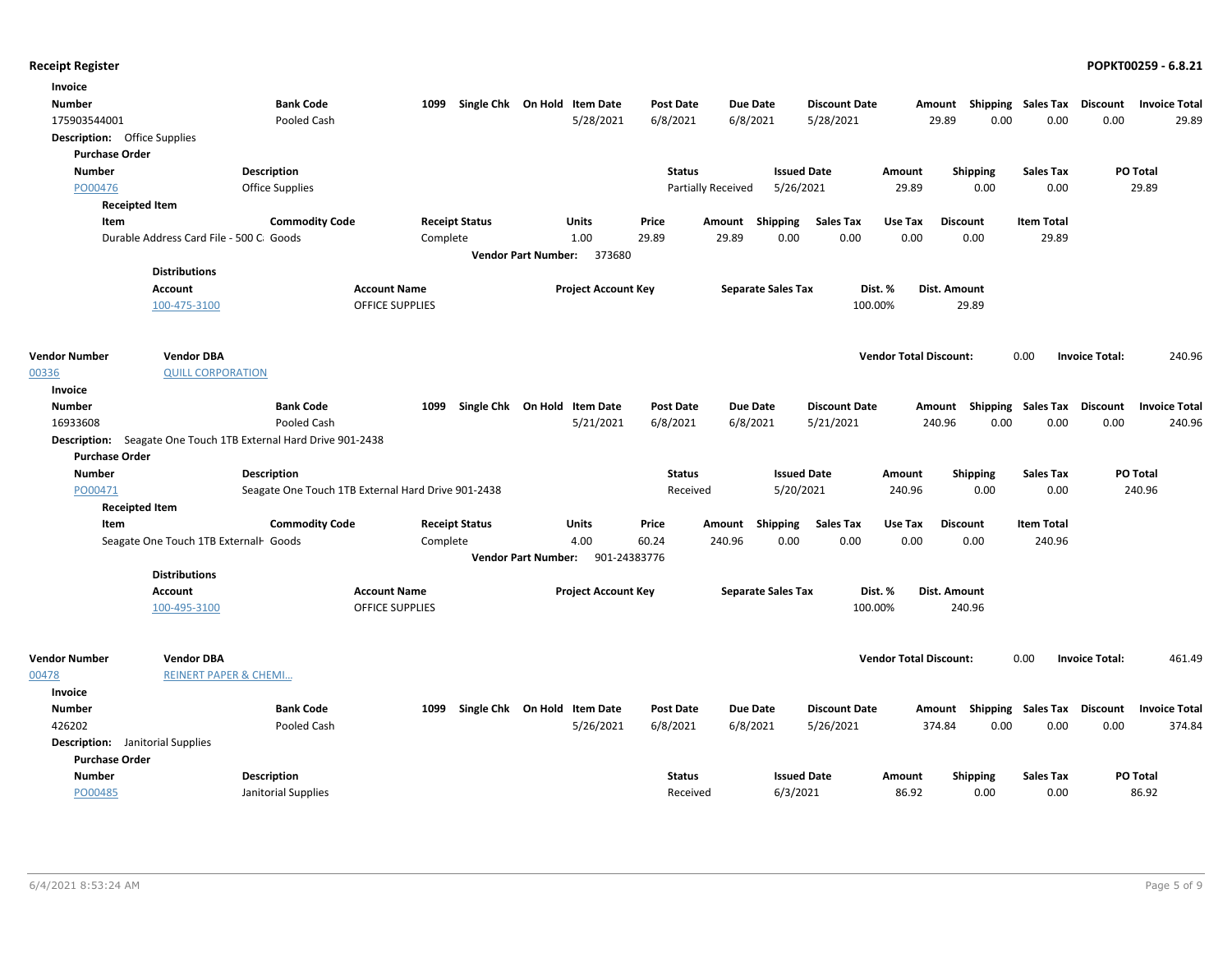| <b>Receipted Item</b> |                       |                         |                            |       |               |                           |                  |         |                 |                   |          |
|-----------------------|-----------------------|-------------------------|----------------------------|-------|---------------|---------------------------|------------------|---------|-----------------|-------------------|----------|
| Item                  | <b>Commodity Code</b> | <b>Receipt Status</b>   | <b>Units</b>               | Price |               | Amount Shipping           | <b>Sales Tax</b> | Use Tax | <b>Discount</b> | <b>Item Total</b> |          |
| All Purpose Cleaner   | Goods                 | Complete                | 3.00                       | 12.37 | 37.11         | 0.00                      | 0.00             | 0.00    | 0.00            | 37.11             |          |
| <b>Distributions</b>  |                       |                         |                            |       |               |                           |                  |         |                 |                   |          |
| <b>Account</b>        |                       | <b>Account Name</b>     | <b>Project Account Key</b> |       |               | <b>Separate Sales Tax</b> |                  | Dist. % | Dist. Amount    |                   |          |
| 100-518-3320          |                       | <b>JANITOR SUPPLIES</b> |                            |       |               |                           |                  | 100.00% | 37.11           |                   |          |
| <b>Receipted Item</b> |                       |                         |                            |       |               |                           |                  |         |                 |                   |          |
| Item                  | <b>Commodity Code</b> | <b>Receipt Status</b>   | Units                      | Price |               | Amount Shipping           | <b>Sales Tax</b> | Use Tax | <b>Discount</b> | <b>Item Total</b> |          |
| Carpet Cleaner        | Goods                 | Complete                | 1.00                       | 14.59 | 14.59         | 0.00                      | 0.00             | 0.00    | 0.00            | 14.59             |          |
| <b>Distributions</b>  |                       |                         |                            |       |               |                           |                  |         |                 |                   |          |
| <b>Account</b>        |                       | <b>Account Name</b>     | <b>Project Account Key</b> |       |               | <b>Separate Sales Tax</b> |                  | Dist. % | Dist. Amount    |                   |          |
| 100-518-3320          |                       | <b>JANITOR SUPPLIES</b> |                            |       |               |                           |                  | 100.00% | 14.59           |                   |          |
| <b>Receipted Item</b> |                       |                         |                            |       |               |                           |                  |         |                 |                   |          |
| Item                  | <b>Commodity Code</b> | <b>Receipt Status</b>   | Units                      | Price | Amount        | Shipping                  | <b>Sales Tax</b> | Use Tax | <b>Discount</b> | <b>Item Total</b> |          |
| Gloves                | Goods                 | Complete                | 2.00                       | 17.61 | 35.22         | 0.00                      | 0.00             | 0.00    | 0.00            | 35.22             |          |
| <b>Distributions</b>  |                       |                         |                            |       |               |                           |                  |         |                 |                   |          |
| <b>Account</b>        |                       | <b>Account Name</b>     | <b>Project Account Key</b> |       |               | <b>Separate Sales Tax</b> |                  | Dist. % | Dist. Amount    |                   |          |
| 100-518-3320          |                       | <b>JANITOR SUPPLIES</b> |                            |       |               |                           |                  | 100.00% | 35.22           |                   |          |
|                       |                       |                         |                            |       |               |                           |                  |         |                 |                   |          |
| <b>Purchase Order</b> |                       |                         |                            |       |               |                           |                  |         |                 |                   |          |
| <b>Number</b>         | <b>Description</b>    |                         |                            |       | <b>Status</b> | <b>Issued Date</b>        |                  | Amount  | <b>Shipping</b> | <b>Sales Tax</b>  | PO Total |
| PO00484               | Janitorial Supplies   |                         |                            |       | Received      | 6/3/2021                  |                  | 22.89   | 0.00            | 0.00              | 22.89    |
| <b>Receipted Item</b> |                       |                         |                            |       |               |                           |                  |         |                 |                   |          |
| Item                  | <b>Commodity Code</b> | <b>Receipt Status</b>   | Units                      | Price |               | Amount Shipping           | <b>Sales Tax</b> | Use Tax | <b>Discount</b> | <b>Item Total</b> |          |
| M/F Towels            | Goods                 | Complete                | 1.00                       | 22.89 | 22.89         | 0.00                      | 0.00             | 0.00    | 0.00            | 22.89             |          |
| <b>Distributions</b>  |                       |                         |                            |       |               |                           |                  |         |                 |                   |          |
| <b>Account</b>        |                       | <b>Account Name</b>     | <b>Project Account Key</b> |       |               | <b>Separate Sales Tax</b> |                  | Dist. % | Dist. Amount    |                   |          |
| 100-512-3320          |                       | <b>JANITOR SUPPLIES</b> |                            |       |               |                           |                  | 100.00% | 22.89           |                   |          |
| <b>Purchase Order</b> |                       |                         |                            |       |               |                           |                  |         |                 |                   |          |
| <b>Number</b>         | <b>Description</b>    |                         |                            |       | <b>Status</b> | <b>Issued Date</b>        |                  | Amount  | <b>Shipping</b> | <b>Sales Tax</b>  | PO Total |
| PO00485               | Janitorial Supplies   |                         |                            |       | Received      | 6/3/2021                  |                  | 22.89   | 0.00            | 0.00              | 22.89    |
| <b>Receipted Item</b> |                       |                         |                            |       |               |                           |                  |         |                 |                   |          |
| Item                  | <b>Commodity Code</b> | <b>Receipt Status</b>   | Units                      | Price | Amount        | Shipping                  | <b>Sales Tax</b> | Use Tax | <b>Discount</b> | <b>Item Total</b> |          |
| <b>MF Towels</b>      | Goods                 | Complete                | 1.00                       | 22.89 | 22.89         | 0.00                      | 0.00             | 0.00    | 0.00            | 22.89             |          |
| <b>Distributions</b>  |                       |                         |                            |       |               |                           |                  |         |                 |                   |          |
| Account               |                       | <b>Account Name</b>     | <b>Project Account Key</b> |       |               | <b>Separate Sales Tax</b> |                  | Dist. % | Dist. Amount    |                   |          |
| 100-518-3320          |                       | <b>JANITOR SUPPLIES</b> |                            |       |               |                           |                  | 100.00% | 22.89           |                   |          |
|                       |                       |                         |                            |       |               |                           |                  |         |                 |                   |          |
| <b>Purchase Order</b> |                       |                         |                            |       |               |                           |                  |         |                 |                   |          |
| <b>Number</b>         | <b>Description</b>    |                         |                            |       | <b>Status</b> | <b>Issued Date</b>        |                  | Amount  | <b>Shipping</b> | <b>Sales Tax</b>  | PO Total |
| PO00484               | Janitorial Supplies   |                         |                            |       | Received      | 6/3/2021                  |                  | 25.34   | 0.00            | 0.00              | 25.34    |
| <b>Receipted Item</b> |                       |                         |                            |       |               |                           |                  |         |                 |                   |          |
| Item                  | <b>Commodity Code</b> | <b>Receipt Status</b>   | Units                      | Price | Amount        | <b>Shipping</b>           | <b>Sales Tax</b> | Use Tax | <b>Discount</b> | <b>Item Total</b> |          |
| Paper Towels          | Goods                 | Complete                | 1.00                       | 25.34 | 25.34         | 0.00                      | 0.00             | 0.00    | 0.00            | 25.34             |          |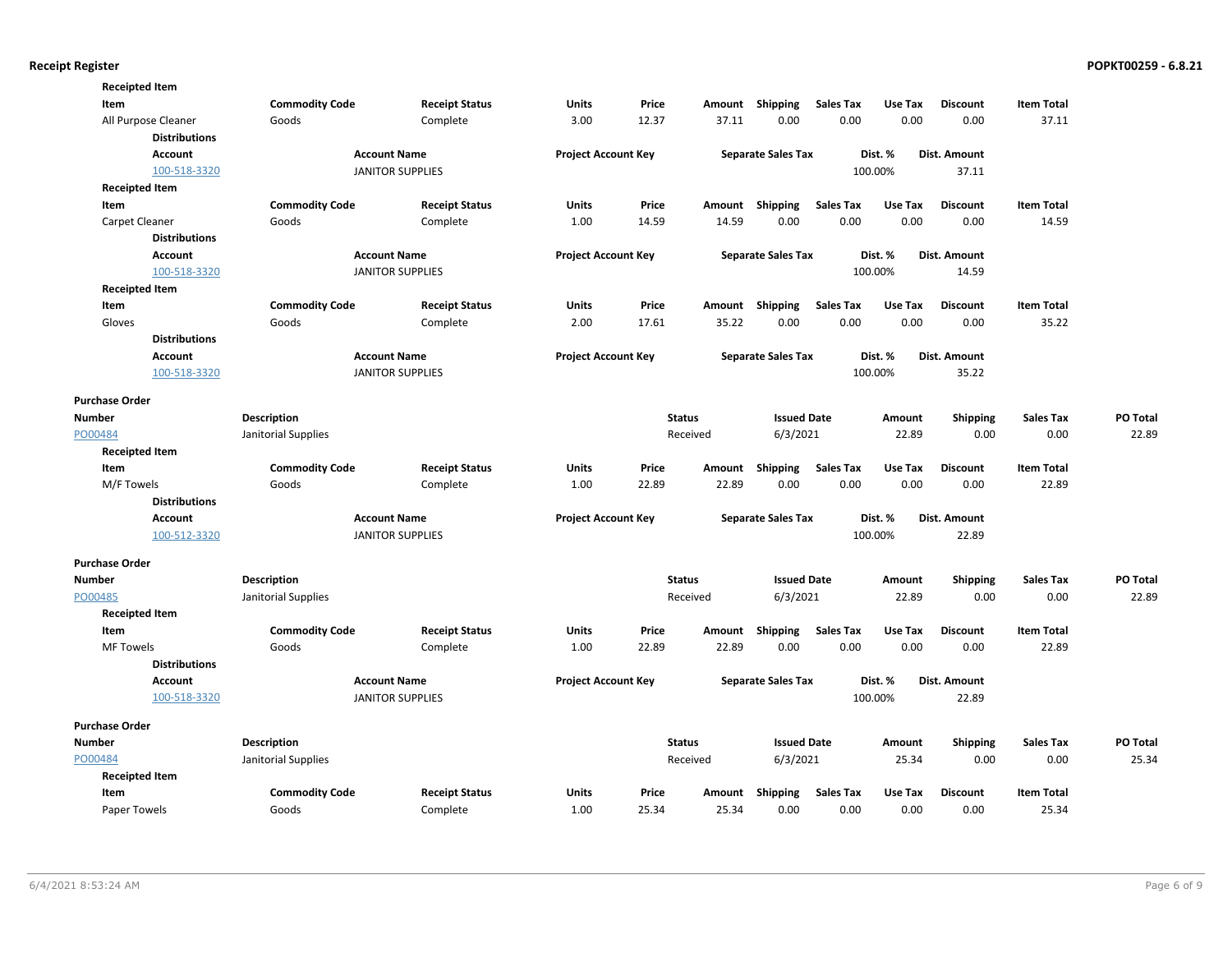|                       | <b>Distributions</b> |                       |                         |                            |       |               |                           |                  |         |                 |                   |          |
|-----------------------|----------------------|-----------------------|-------------------------|----------------------------|-------|---------------|---------------------------|------------------|---------|-----------------|-------------------|----------|
|                       | Account              |                       | <b>Account Name</b>     | <b>Project Account Key</b> |       |               | <b>Separate Sales Tax</b> |                  | Dist. % | Dist. Amount    |                   |          |
|                       | 100-512-3320         |                       | <b>JANITOR SUPPLIES</b> |                            |       |               |                           |                  | 100.00% | 25.34           |                   |          |
| <b>Purchase Order</b> |                      |                       |                         |                            |       |               |                           |                  |         |                 |                   |          |
| <b>Number</b>         |                      | Description           |                         |                            |       | <b>Status</b> | <b>Issued Date</b>        |                  | Amount  | <b>Shipping</b> | <b>Sales Tax</b>  | PO Total |
| PO00485               |                      | Janitorial Supplies   |                         |                            |       | Received      | 6/3/2021                  |                  | 89.62   | 0.00            | 0.00              | 89.62    |
| <b>Receipted Item</b> |                      |                       |                         |                            |       |               |                           |                  |         |                 |                   |          |
| Item                  |                      | <b>Commodity Code</b> | <b>Receipt Status</b>   | Units                      | Price |               | Amount Shipping           | <b>Sales Tax</b> | Use Tax | <b>Discount</b> | <b>Item Total</b> |          |
| Soap                  |                      | Goods                 | Complete                | 1.00                       | 44.81 | 44.81         | 0.00                      | 0.00             | 0.00    | 0.00            | 44.81             |          |
|                       | <b>Distributions</b> |                       |                         |                            |       |               |                           |                  |         |                 |                   |          |
|                       | <b>Account</b>       |                       | <b>Account Name</b>     | <b>Project Account Key</b> |       |               | <b>Separate Sales Tax</b> |                  | Dist. % | Dist. Amount    |                   |          |
|                       | 100-513-3320         |                       | <b>JANITOR SUPPLIES</b> |                            |       |               |                           |                  | 100.00% | 44.81           |                   |          |
| <b>Receipted Item</b> |                      |                       |                         |                            |       |               |                           |                  |         |                 |                   |          |
| Item                  |                      | <b>Commodity Code</b> | <b>Receipt Status</b>   | Units                      | Price |               | Amount Shipping           | <b>Sales Tax</b> | Use Tax | <b>Discount</b> | <b>Item Total</b> |          |
| Soap                  |                      | Goods                 | Complete                | 1.00                       | 44.81 | 44.81         | 0.00                      | 0.00             | 0.00    | 0.00            | 44.81             |          |
|                       | <b>Distributions</b> |                       |                         |                            |       |               |                           |                  |         |                 |                   |          |
|                       | Account              |                       | <b>Account Name</b>     | <b>Project Account Key</b> |       |               | <b>Separate Sales Tax</b> |                  | Dist. % | Dist. Amount    |                   |          |
|                       | 100-518-3320         |                       | <b>JANITOR SUPPLIES</b> |                            |       |               |                           |                  | 100.00% | 44.81           |                   |          |
| <b>Purchase Order</b> |                      |                       |                         |                            |       |               |                           |                  |         |                 |                   |          |
| <b>Number</b>         |                      | <b>Description</b>    |                         |                            |       | <b>Status</b> | <b>Issued Date</b>        |                  | Amount  | Shipping        | <b>Sales Tax</b>  | PO Total |
| PO00484               |                      | Janitorial Supplies   |                         |                            |       | Received      | 6/3/2021                  |                  | 28.23   | 0.00            | 0.00              | 28.23    |
| <b>Receipted Item</b> |                      |                       |                         |                            |       |               |                           |                  |         |                 |                   |          |
| Item                  |                      | <b>Commodity Code</b> | <b>Receipt Status</b>   | Units                      | Price | Amount        | Shipping                  | <b>Sales Tax</b> | Use Tax | <b>Discount</b> | <b>Item Total</b> |          |
| <b>Toilet Tissues</b> |                      | Goods                 | Complete                | 1.00                       | 28.23 | 28.23         | 0.00                      | 0.00             | 0.00    | 0.00            | 28.23             |          |
|                       | <b>Distributions</b> |                       |                         |                            |       |               |                           |                  |         |                 |                   |          |
|                       | <b>Account</b>       |                       | <b>Account Name</b>     | <b>Project Account Key</b> |       |               | <b>Separate Sales Tax</b> |                  | Dist. % | Dist. Amount    |                   |          |
|                       | 100-512-3320         |                       | <b>JANITOR SUPPLIES</b> |                            |       |               |                           |                  | 100.00% | 28.23           |                   |          |
| <b>Purchase Order</b> |                      |                       |                         |                            |       |               |                           |                  |         |                 |                   |          |
| <b>Number</b>         |                      | <b>Description</b>    |                         |                            |       | <b>Status</b> | <b>Issued Date</b>        |                  | Amount  | <b>Shipping</b> | <b>Sales Tax</b>  | PO Total |
| PO00485               |                      | Janitorial Supplies   |                         |                            |       | Received      | 6/3/2021                  |                  | 98.95   | 0.00            | 0.00              | 98.95    |
| <b>Receipted Item</b> |                      |                       |                         |                            |       |               |                           |                  |         |                 |                   |          |
| Item                  |                      | <b>Commodity Code</b> | <b>Receipt Status</b>   | Units                      | Price |               | Amount Shipping           | <b>Sales Tax</b> | Use Tax | <b>Discount</b> | <b>Item Total</b> |          |
| <b>Trash Bags</b>     |                      | Goods                 | Complete                | 2.00                       | 23.38 | 46.76         | 0.00                      | 0.00             | 0.00    | 0.00            | 46.76             |          |
|                       | <b>Distributions</b> |                       |                         |                            |       |               |                           |                  |         |                 |                   |          |
|                       | <b>Account</b>       |                       | <b>Account Name</b>     | <b>Project Account Key</b> |       |               | <b>Separate Sales Tax</b> |                  | Dist. % | Dist. Amount    |                   |          |
|                       | 100-518-3320         |                       | <b>JANITOR SUPPLIES</b> |                            |       |               |                           |                  | 100.00% | 46.76           |                   |          |
| <b>Receipted Item</b> |                      |                       |                         |                            |       |               |                           |                  |         |                 |                   |          |
| Item                  |                      | <b>Commodity Code</b> | <b>Receipt Status</b>   | <b>Units</b>               | Price |               | Amount Shipping           | <b>Sales Tax</b> | Use Tax | <b>Discount</b> | <b>Item Total</b> |          |
| <b>Trash Cans</b>     |                      | Goods                 | Complete                | 3.00                       | 8.37  | 25.11         | 0.00                      | 0.00             | 0.00    | 0.00            | 25.11             |          |
|                       | <b>Distributions</b> |                       |                         |                            |       |               |                           |                  |         |                 |                   |          |
|                       | <b>Account</b>       |                       | <b>Account Name</b>     | <b>Project Account Key</b> |       |               | <b>Separate Sales Tax</b> |                  | Dist. % | Dist. Amount    |                   |          |
|                       | 100-513-3320         |                       | <b>JANITOR SUPPLIES</b> |                            |       |               |                           |                  | 100.00% | 25.11           |                   |          |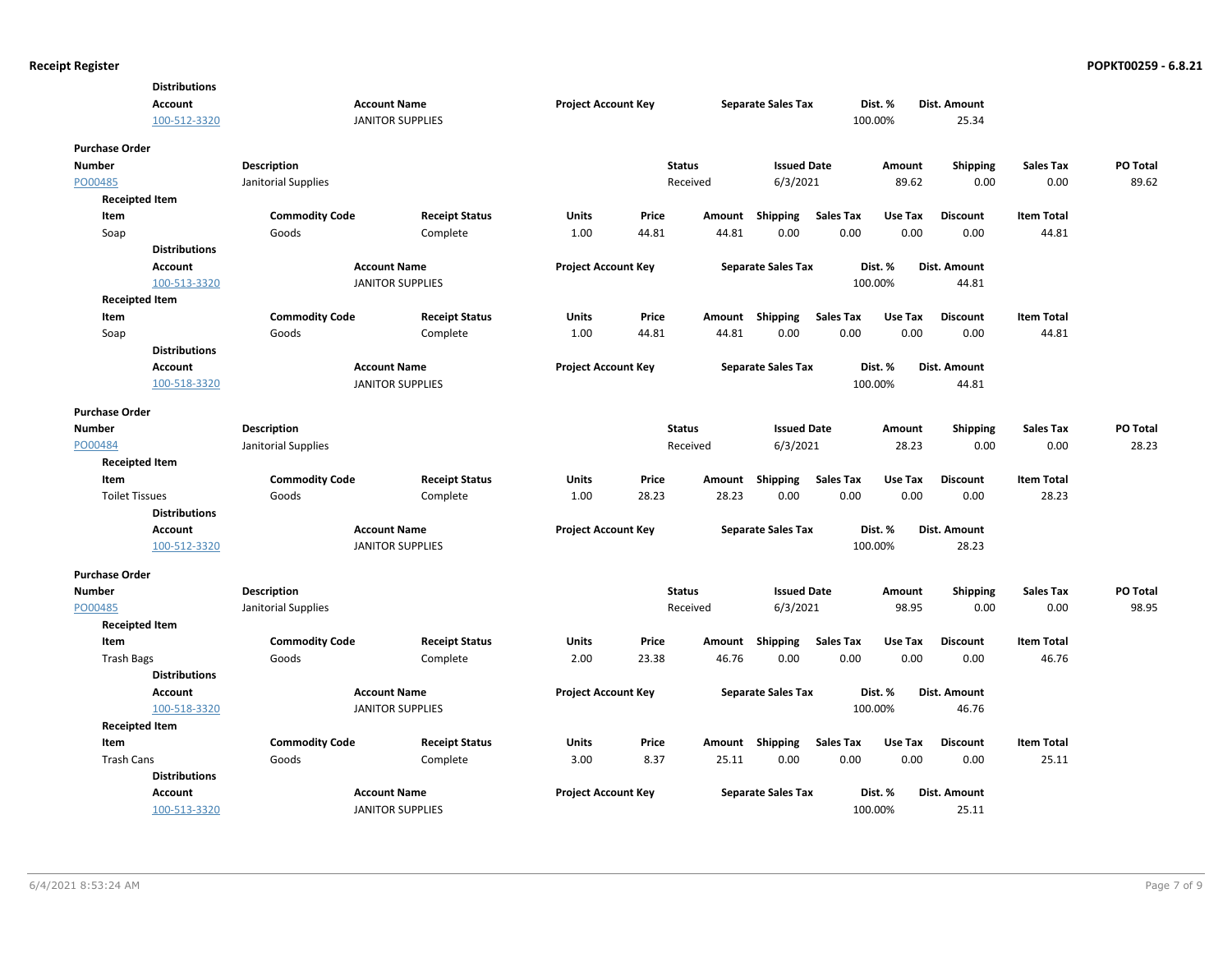| <b>Receipted Item</b>            |                            |                         |                              |                  |                |                           |                      |         |                     |                             |                               |                      |
|----------------------------------|----------------------------|-------------------------|------------------------------|------------------|----------------|---------------------------|----------------------|---------|---------------------|-----------------------------|-------------------------------|----------------------|
| Item                             | <b>Commodity Code</b>      | <b>Receipt Status</b>   | Units                        | Price            | Amount         | Shipping                  | <b>Sales Tax</b>     | Use Tax | <b>Discount</b>     | <b>Item Total</b>           |                               |                      |
| <b>Urinal Screens</b>            | Goods                      | Complete                | 1.00                         | 27.08            | 27.08          | 0.00                      | 0.00                 | 0.00    | 0.00                | 27.08                       |                               |                      |
| <b>Distributions</b>             |                            |                         |                              |                  |                |                           |                      |         |                     |                             |                               |                      |
| Account                          |                            | <b>Account Name</b>     | <b>Project Account Key</b>   |                  |                | <b>Separate Sales Tax</b> |                      | Dist. % | <b>Dist. Amount</b> |                             |                               |                      |
| 100-518-3320                     |                            | <b>JANITOR SUPPLIES</b> |                              |                  |                |                           |                      | 100.00% | 27.08               |                             |                               |                      |
| Invoice                          |                            |                         |                              |                  |                |                           |                      |         |                     |                             |                               |                      |
| <b>Number</b>                    | <b>Bank Code</b>           | 1099                    | Single Chk On Hold Item Date | <b>Post Date</b> |                | <b>Due Date</b>           | <b>Discount Date</b> |         | Amount              | Shipping Sales Tax Discount |                               | <b>Invoice Total</b> |
| 426467                           | Pooled Cash                |                         | 5/28/2021                    | 6/8/2021         |                | 6/8/2021                  | 5/28/2021            |         | 86.65               | 0.00<br>0.00                | 0.00                          | 86.65                |
| Description: Kitchen Roll Towels |                            |                         |                              |                  |                |                           |                      |         |                     |                             |                               |                      |
| <b>Purchase Order</b>            |                            |                         |                              |                  |                |                           |                      |         |                     |                             |                               |                      |
| <b>Number</b>                    | <b>Description</b>         |                         |                              | <b>Status</b>    |                | <b>Issued Date</b>        |                      | Amount  | Shipping            | <b>Sales Tax</b>            | PO Total                      |                      |
| PO00481                          | Jan Supplies               |                         |                              | Received         |                | 5/28/2021                 |                      | 35.97   | 0.00                | 0.00                        | 35.97                         |                      |
| <b>Receipted Item</b>            |                            |                         |                              |                  |                |                           |                      |         |                     |                             |                               |                      |
| Item                             | <b>Commodity Code</b>      | <b>Receipt Status</b>   | Units                        | Price            |                | Amount Shipping           | <b>Sales Tax</b>     | Use Tax | <b>Discount</b>     | <b>Item Total</b>           |                               |                      |
| <b>Brown Paper Roll Towels</b>   | Goods                      | Complete                | 1.00                         | 35.97            | 35.97          | 0.00                      | 0.00                 | 0.00    | 0.00                | 35.97                       |                               |                      |
| <b>Distributions</b>             |                            |                         |                              |                  |                |                           |                      |         |                     |                             |                               |                      |
| <b>Account</b>                   |                            | <b>Account Name</b>     | <b>Project Account Key</b>   |                  |                | <b>Separate Sales Tax</b> |                      | Dist. % | <b>Dist. Amount</b> |                             |                               |                      |
| 100-511-3320                     |                            | <b>JANITOR SUPPLIES</b> |                              |                  |                |                           |                      | 100.00% | 35.97               |                             |                               |                      |
| <b>Purchase Order</b>            |                            |                         |                              |                  |                |                           |                      |         |                     |                             |                               |                      |
| Number                           | <b>Description</b>         |                         |                              | <b>Status</b>    |                | <b>Issued Date</b>        |                      | Amount  | Shipping            | <b>Sales Tax</b>            | PO Total                      |                      |
| PO00480                          | Kitchen Roll Towels        |                         |                              | Received         |                | 5/28/2021                 |                      | 50.68   | 0.00                | 0.00                        | 50.68                         |                      |
| <b>Receipted Item</b>            |                            |                         |                              |                  |                |                           |                      |         |                     |                             |                               |                      |
| Item                             | <b>Commodity Code</b>      | <b>Receipt Status</b>   | <b>Units</b>                 | Price            | Amount         | Shipping                  | <b>Sales Tax</b>     | Use Tax | <b>Discount</b>     | <b>Item Total</b>           |                               |                      |
| Kitchen Roll Towels              | Goods                      | Complete                | 2.00                         | 25.34            | 50.68          | 0.00                      | 0.00                 | 0.00    | 0.00                | 50.68                       |                               |                      |
| <b>Distributions</b>             |                            |                         |                              |                  |                |                           |                      |         |                     |                             |                               |                      |
| <b>Account</b>                   |                            | <b>Account Name</b>     | <b>Project Account Key</b>   |                  |                | <b>Separate Sales Tax</b> |                      | Dist. % | <b>Dist. Amount</b> |                             |                               |                      |
| 230-623-3400                     |                            | <b>SHOP SUPPLIES</b>    |                              |                  |                |                           |                      | 100.00% | 50.68               |                             |                               |                      |
| <b>Packet Totals</b>             |                            |                         |                              |                  |                |                           |                      |         |                     |                             |                               |                      |
| -5<br>Vendors:<br>Invoices: 10   | <b>Purchase Orders: 18</b> |                         | Amount: 2.559.63             |                  | Shipping: 5.41 |                           | Tax: 0.00            |         | Discount: 0.00      |                             | <b>Total Amount: 2.565.04</b> |                      |